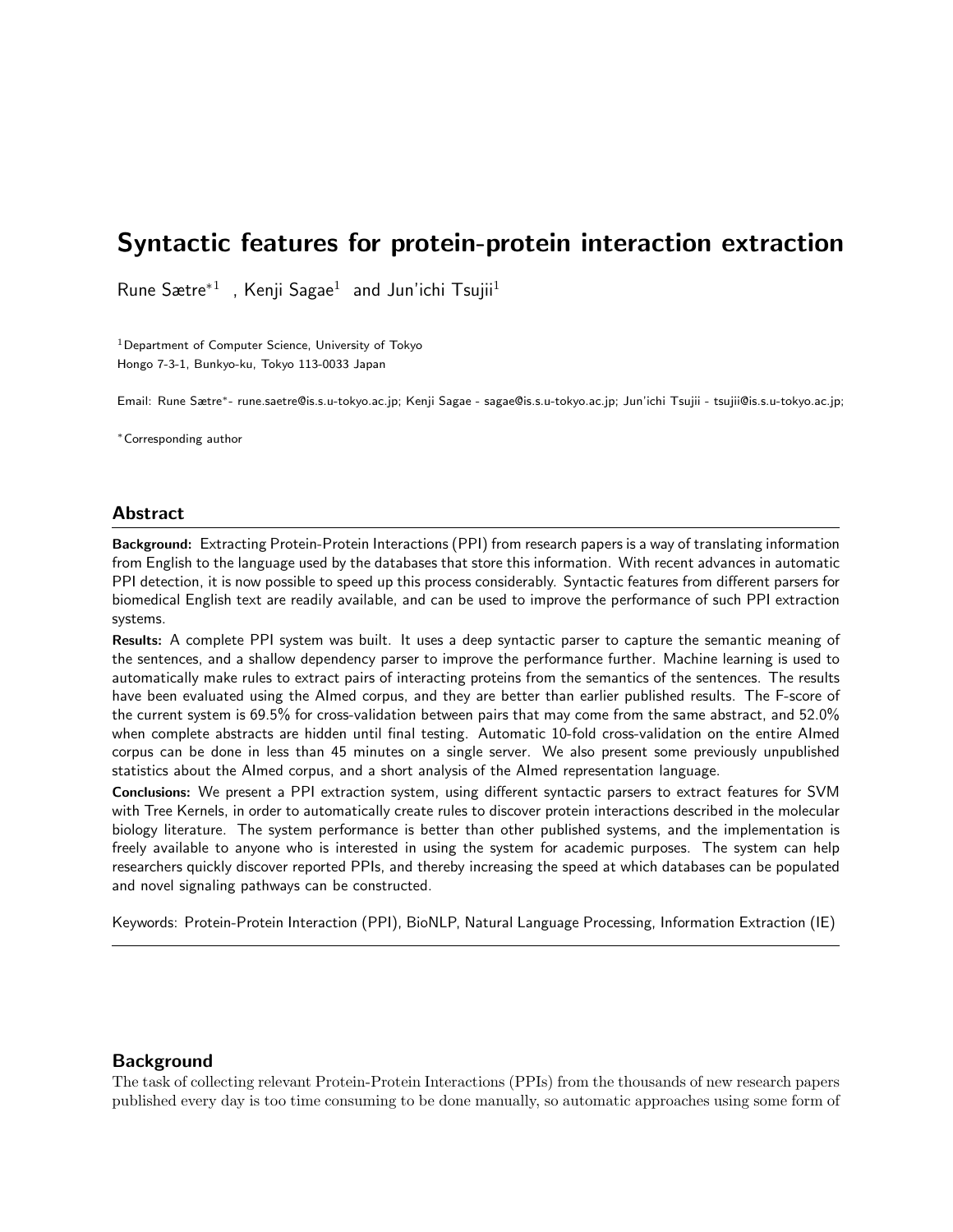Natural Language Processing (NLP) are necessary. For example, someone searching the PubMed database for abstracts containing both the words "estrogen" and "cancer" could find 41.372 research paper references on November 12th 2007, and new papers are added on this topic every day. NLP can help reduce the burden on the human researcher, by automatically identifying which papers are truly about the relationship between estrogen and cancer, and which papers just coincidentally mention both of these terms. NLP can also be used to identify the exact locations in the papers that the human researcher should look closer at, and with the help of dictionaries, ontologies and inference mechanisms, relevant information can be found even if the author has used other synonyms instead of "estrogen" and "cancer" to describe the given relation. Many research groups are currently focusing on solving these problems, but the implications of using different parsers have not received much attention yet. In this research, we present a system that uses many existing components and combines them to make a complete working PPI detection system. Especially, we study how the use of a Head-Phrase Structure Grammar (HPSG) parser and a dependency parser helps the machine learning component extracting good rules for PPI discovery. To make direct comparisons to other published approaches possible, the results were evaluated using the AImed corpus. During the evaluation of the results, it became obvious that some standardization is needed to perform fair comparison between PPI systems in the future.

There are mainly two ways of doing evaluation on the AImed corpus in current literature. In most rulebased systems, 10% of the abstracts are kept secret and only used for testing. This can be done 10 times with a different 10% test-set every time, as long as the rule-generation is automatic, and only based on the training set. However, most of the published machine learning evaluations indirectly use the same abstract both for training and testing the systems. The results presented in this paper compare both these types of evaluations, and show that our results are better than other published systems in either case.

One way to help verify that an evaluation on a given corpus is correct is to publish the modified data online like Erkan et al. did [1]. Ideally, each biomedical corpus should have its own homepage where the users of the corpus could post corrections, modifications, and additions to the existing corpus. These homepages could then also be enhanced with automatic scoring services, tables of existing systems and comparisons. There are some pages like this already, for example for the LLL corpus [2], but this corpus is too small for machine learning systems, because they quickly run into data sparseness problems. Even AImed is quite a small corpus, with only 225 abstract, so bigger corpora are needed, with their own homepages to encourage competition, cooperation and further development or corrections of the corpus. During all the recent experiments with AImed corpus, some small inconsistencies and errors have been discovered. We have made a list of the corrections, to be posted on-line as a cleaned-up version of the corpus.

#### Related work

The biggest PPI extraction event arranged so far was the BioCreative2 challenge/workshop [3]. It gathered 26 research groups focusing on finding interacting proteins from MEDLINE abstracts, or from full text journal papers in PDF or HTML formats. Since the BioCreative PPI challenge did not separate the task of finding protein names and database identifiers from the task of finding interactions between the given proteins, the total performance scores were all below F=30%. This number cannot be directly compared to any of the published results on finding PPIs in the AImed corpus, since the training data provided was also very different. The AImed corpus is made of plain text abstracts, and human experts identified the protein names, and the exact locations of statements expressing PPI in the text. In the BioCreative training data, the exact protein names used in the text were not known, since only protein identifiers from the UniProt database were provided. Also, it was not clear which part of the full-text articles that actually describe the given protein interaction, and since the articles were provided in PDF and HTML formats only, some information can be lost in the process of recovering the plain text. This is especially true for protein names, which often contain special encoding characters, like the Greek letters  $\alpha$ ,  $\beta$  and  $\kappa$ .

Another major difference between BioCreative2 training data and the AImed corpus is that BioCreative only focused on PPI that is connected to experimental evidence in the text, without giving many examples of such evidence passages. In the AImed corpus, all PPI-sentences are annotated, so even though the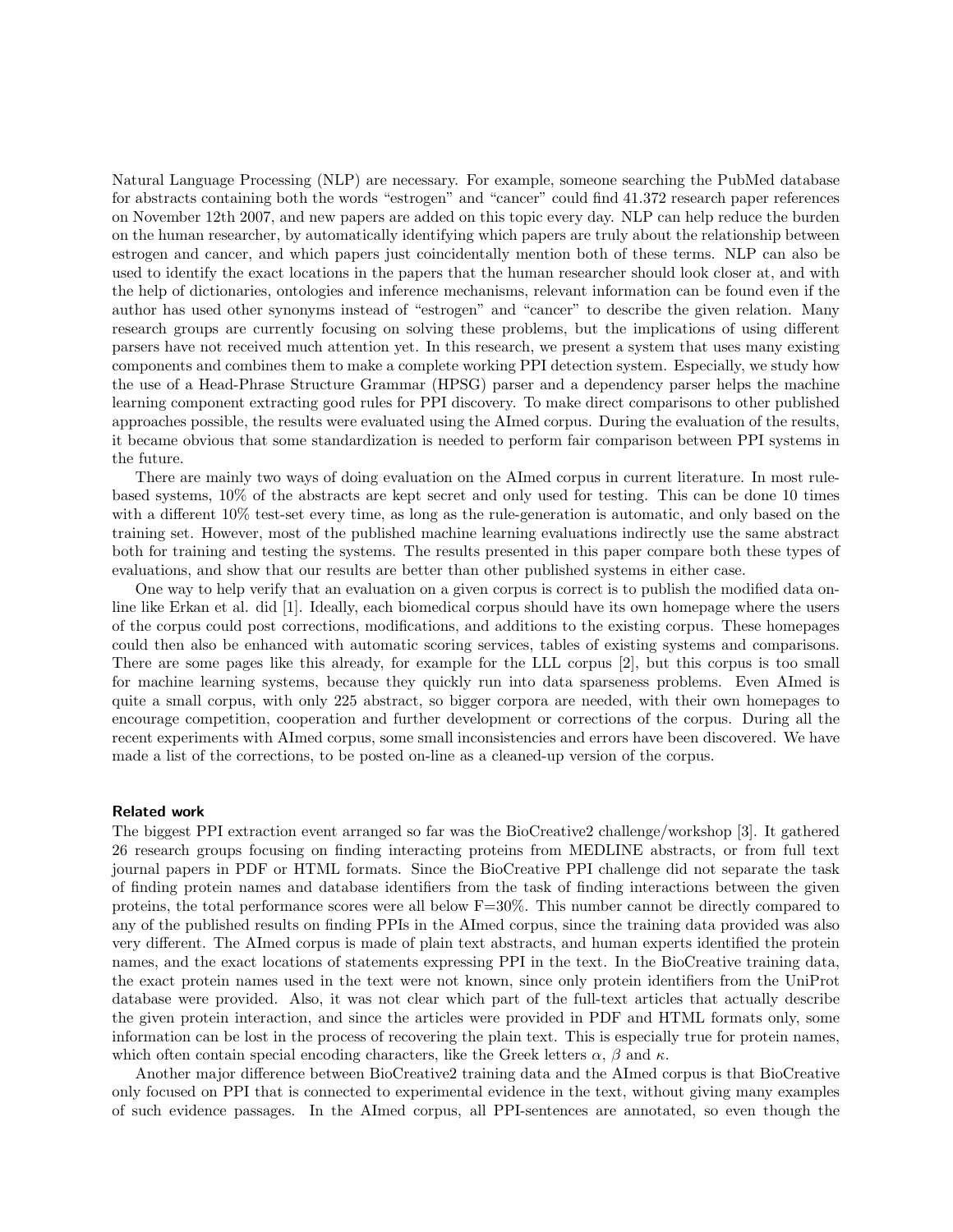BioCreative setting may be more similar to the work of database curators, the training data is not complete enough to be used successfully in machine learning applications. Until more real examples can be provided in the form of complete PPI corpora, we focus on the smaller, but complete, AImed corpus. That being said, the system was also used, together with a protein name identifier, to produce well above average results for the BioCreative PPI task.

Many recent studies have used 10-fold cross-validation to compare their results with other studies using the AImed corpus [1,4–9]. Each of these papers report a different number of PPI pairs used from the AImed corpus (Table 3), making direct comparison between different systems very hard. These different numbers came from different ways of doing pre-processing and feature extraction. Unless proper care is taken, some of the interaction pairs in the corpus may be lost (or new ones gained) as illustrated in Figures 1 and 2 using two examples from a feature-set that was recently published on-line by Erkan et al [1].

#### Results and Discussion

The results from the different PPI experiments are given in Table 2a and 2b. Tables 3-5 provides some key numbers for people interested in the AImed corpus. And Table 6 shows the computational time required to run these experiments on one AMD64-bit processor with 32 GBytes of RAM. The discussion is presented in the following sub-sections.

#### The influence of syntactic features on PPI extraction

Tables 1 and 2 shows the different combinations of feature sets, and the corresponding results. F1 is our baseline, just using lemmatized word-features as Bag-Of-Words (BOW). F2 and F3 show that substituting the baseline BOW-features with features from one single parser, HPSG or Dependency, does not yield much improvement, but F6 shows that just the combined features from two parsers performs significantly better than the baseline. F2, F3 and F6 show the performance of parsing-features alone, but in F4, F5 and F7 we also kept the baseline BOW features. Now, F4 and F5 imply that adding either dependency or predicateargument relations can contribute to improved PPI extraction performance, and F6 and F7 imply that their contributions are made in different ways. Dependency parsing is much faster than for example HPSG parsing, but can still improve the performance of PPI extraction. HPSG parsing is more expensive, but it also contributes to a bigger improvement compared to dependency parsing.

#### The Protein-Protein Interaction system

Another important result is the implementation of the PPI system itself. It brings together all the components from the PPI pipeline, including sentence splitting, part-of-speech (POS) tagging, protein name recognition, protein database-identifier mapping, syntactic parsing with different language models and machine learning with tree kernels, to perform the PPI extraction. To make all these systems work together, the stand-off notation defined by the UIMA project was adopted [10]. This allows us to keep the original text unchanged, and let each module in the pipeline add a new file with its own type of annotations. The new files only specify the range of characters that each tag is spannning in the original text file. The original text-file and the stand-off files and can easily be combined into an XML document, and operations like import, export, sort, merge and clip can be done very efficiently with a tool called the Stand-Off Manager (SOM).

The three most important inputs to the PPI module are the stand-off files with tags for Named Entities (proteins) and the syntactic tags from the two parsers we want to evaluate. In case of the AImed corpus, the protein tags are already provided, but when a prototype of this system was applied to the BioCreative2 PPI challenge data, the protein tags also had to be discovered. This was done with state-of-the-art precision using tools like MedT-NER [11], which already supported the UIMA stand-off (SO) format. As for parsing, we wanted to test two very different parsers, to see how their different outputs affect the performance of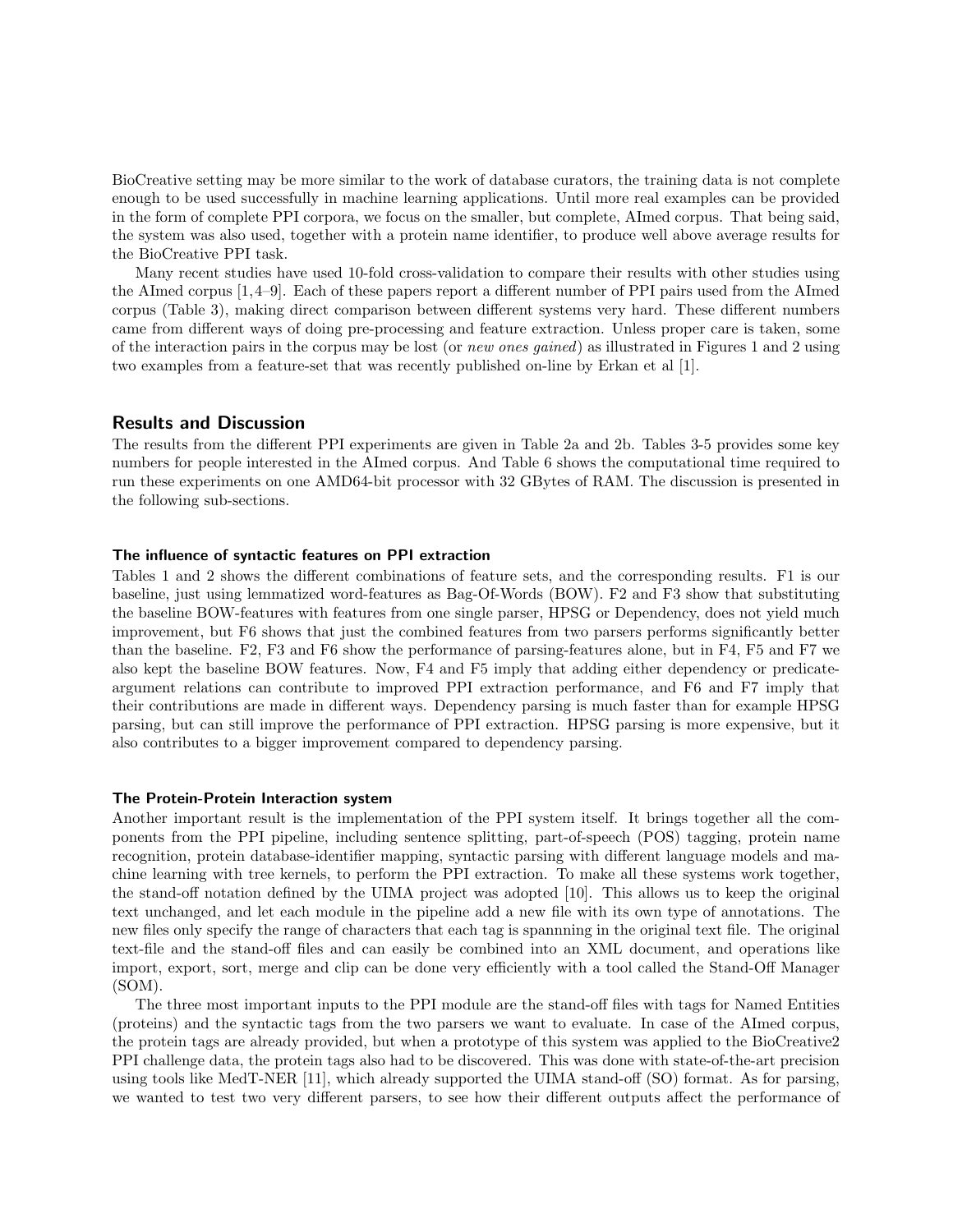machine learning on the AImed corpus. The first parser is a publicly available deep syntactic parser called Enju. It has been adapted to the domain of molecular biology by re-training it with the GENIA corpus [12], and it supports SO-output. The second parser is a word surface forms dependency parser made by Kenji Sagae [13].

The PPI module reads all the SO input-files, together with the original text file, and performs two tasks on the complete data. First, it extracts features from the parsers, and then it runs the support vector machine with tree kernels (SVM-TK [14, 15]) algorithm, either in learning, classification or cross-validation mode. Unless you want to do cross-validation, the data used for training and learning should be different. For example, the prototype of the system that was used in the BioCreative2 challenge was first trained on the AImed corpus abstracts, and the resulting support vectors were stored in a model file. Later, that model file was used to predict interactions in the BioCreative2 articles. Some post-processing was also necessary, since BioCreative only request the unique identifiers for the two interacting proteins, whereas our system outputs all the sentences where two protein names interact. Even though the prototype system used for BioCreative2 did not include the SVM-TK machine learning functionality, it achieved an F-score of 18.7% on the SwissProt IPS test set, making it the 6th best system among 16 participants.

In the cross-validation mode, the expected input is abstracts which contain protein and interaction tags. This input can be either in AImed style XML format, which will then be processed by the stand-off manager, or in the form of two files containing already processed plaintext and corresponding entities in the SO-format. The data is split into 10 groups with the same number of abstracts in each group, and then training and testing are done 10-fold, with one new group used for testing each time. The results from some of these cross-validations are presented in the next subsection.

#### Results from 10-fold cross-validation on AImed Corpus

There are at least two very different ways of doing 10-fold cross-validation using the AImed corpus. The experiments in [4, 5, 7] all split the abstracts into 10 groups before doing any feature extraction. In order to compare our results with them we did the same, and the results from this type of 10-fold cross-validations for all the systems are presented in Table 2a.

In other experiments, pre-processing and feature extraction was first done on the whole corpus, before randomly splitting the resulting pair-features into 10 groups, not minding which abstract the pair was originally coming from. These numbers will naturally be 10-20% higher, because a single sentence with more than one protein pair will usually produce many similar features that will be used both for training and testing the system. Some experiments also count multiple mentions of the same pair within one abstract as just one mention (see Figure 1). In this case the f-score will also be higher, since recall is perfect as soon as just one of the mentions have been discovered.

The second way of doing 10-fold cross-validation is very popular when using machine learning techniques. This is especially true when a parser is used to create the features for ML, since it is a waste of time to parse the same text 10 times, when the output will be the same every time. And the creation of features for each protein-pair will often be the same too, so these two tasks can often be done collectively for all the 225 abstracts in the corpus just one time. However, not all parts of the pre-processing can be done in this one-time fashion. For example, we included the 1000 most common lemmatized word forms as features, which mean that we need to count all the words in the corpus. This frequency count could be generated from the whole corpus during the one-time parsing, but that would mean that test data is used to create the training set. A better way is to generate a new frequency list for each of the 10 folds, based only on the 90% of the data that is available for training.

The results in Table 2b shows that the pair-level evaluation gives higher f-scores for our system, and presumably also for other systems using this evaluation style. The three last entries in this table (Giuliano2006, Mitsumori2006 and Yakushiji2006) are slightly different from the others, because they only counted two mentions of the same interaction pair in the same abstract one time, both during training and testing. We notice from Tables 2a and 2b that even though each parser alone cannot produce results much better than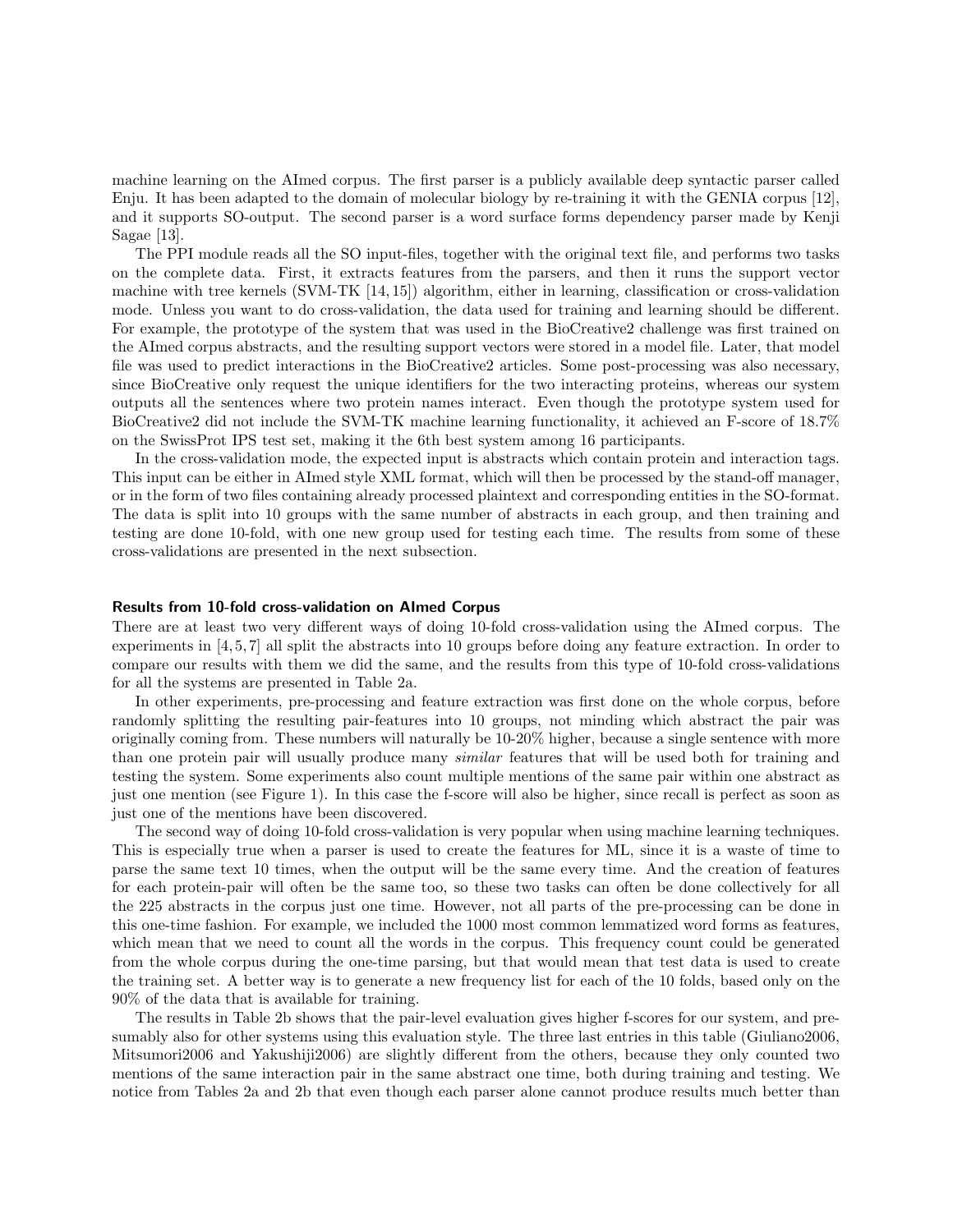lemmatized word features, the combination of features from two parsers, together with word features, is many percent-points better than previous state-of-the-art performance.

The final results are from timing the experiments, to see how expensive they are in terms of computational power. Table 6 shows the time used for the different parts of the pipeline.

## **Conclusions**

We made a PPI extraction system, combining features from two parsers with very different language models, to extract good features for the tree kernels in SVM-light, in order to automatically create rules to discover protein interactions described in molecular biology literature. We experimented with features from a dependency parser, and from a HPSG parser. The results show that the combination of multiple parsers is very effective, and the resulting system performs better than the other published PPI systems. We also note that comparison between different systems is complicated by the fact that pre-processing in different systems removes different parts of the corpus, and that cross-validation without keeping test-abstracts completely hidden from the training phase produces performance scores 10-20% higher than what can be expected in a real-world application.

The implementation is freely available to anyone who might be interested in using this system for academic purposes. Because of the license agreement for SVM-TK, the system cannot be used for commercial purposes without a written license agreement. The system was first implemented in Perl, but later also translated to C++, and wrapped in Java as a UIMA component. Please contact the first author if you are interested in using the program, or download it directly from our homepage (http://www-tsujii.is.s.utokyo.ac.jp/∼satre/akane/). The C++ implementation of the system is tightly connected to the SVM-TK [14,15], but the Perl implementation can produce feature files in different formats compatible with many existing machine learning systems.

#### Methods

This section gives a more detailed description about the methods used to produce the results presented in this paper. The following subsections describe each pipeline step sequentially.

#### System Input

The input to the system can be plain text as in the PubMed database of research abstracts, or HTML versions of full papers provided on-line by many publishers like BioMed Central (BMC). In the case of HTML input, the text is converted to plain text by a separate module, mainly by stripping away all the HTML tags, and converting HTML entities to corresponding ASCII representations (e.g. the greek letter  $\alpha$ is changed into the string "alpha"). In addition to the plain text, the system also needs to know the position of the proteins/genes mentioned in the text. This is called Named Entity Recognition (NER), and can be done by many freely available existing tools, like ABNER [16], MedT-NER [11] or PowerBioNE [17].

In the next subsections, we will use the following sentence (third sentence from abstract with PMID 10074428) as an example sentence, to explain what happens in each module in the pipeline system. The sentence, with its proteins and interacting pairs, is shown graphically in Figure 2, and duplicated here for easy reference:

We have identified a new TNF-related ligand , designated human GITR ligand ( hGITRL ) , and its human receptor ( hGITR ) , an ortholog of the recently discovered murine glucocorticoid-induced TNFR-related (  $mGITR$  ) protein  $\lceil 4 \rceil$ .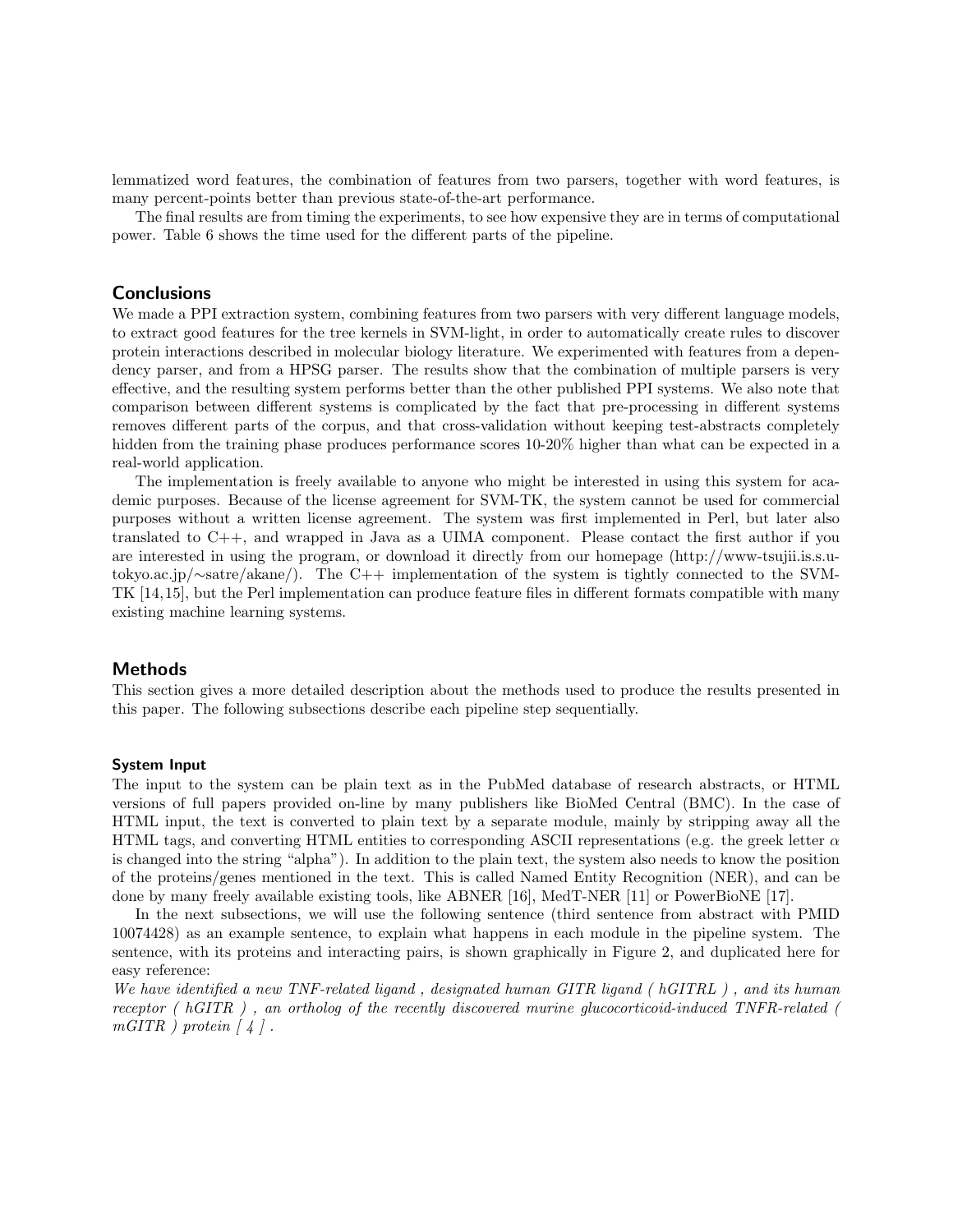#### Parsing

Enju is a Head-driven Phrase Structure Grammar (HPSG) parser, and it is capable of producing output in the SO-format [18]. This means that it does not modify the original input text. Instead, the output from the parser is stored in a separate file, with references to the positions of words, phrases and sentences in the original text file.

The dependency parser we experimented with was originally used for the CoNLL-X 2007 Shared Task [19]. Later it was re-trained to perform better in the biomedical domain, by using the GENIA Treebank corpus. Even though the dependency parser does not output stand-off format annotations, this can easily be created automatically from the CoNLL-X shared task format, as long as the (white-space) tokenization is done consistently.

#### Protein-Protein Interaction (PPI) detection

The stand-off files from NER and parsing are combined using a software component called the Stand-Off Manager (SOM). SOM is optimized to run in linear time, and it can do jobs like exporting/importing between XML and stand-off format. It also supports functions like sorting, merging, uniting and clipping specific tags from stand-off files. The combined tags from the SOM are processed by the PPI module in several stages, including creation of Predicate-Argument Structure (PAS) paths between all pairs of proteins within single sentences. These PAS-paths remove many of the different ways that natural language can be used to express the same fact, and creates a general representation of the relation between Protein1 and Protein2 for each pair in the sentence. We created such PAS-paths for all the co-occurring (within a sentence) protein pairs in the AImed corpus, and then we used machine learning to automatically create rules that say which parts of the patterns that best can separate interacting protein pairs from non-interacting pairs.

#### AImed Corpus

The AImed corpus was created by Bunescu and Mooney [20], and contains 177 Medline abstracts with interactions, and 48 abstracts without any PPI within single sentences (to create negative training examples). 25 of the "no interaction" abstracts are not supposed to contain interactions, while the remaining 23 should contain interactions (but probably not within a single sentence), and therefore they were not annotated by the creators of the AImed corpus.

The abstract files were cleaned to remove information like "PG-1377-AB", address-lines like "AD - ..." and citations (which should not be used in abstracts, since abstracts are often distributed without the corresponding reference list) like "[4]". The cleaned version of our example sentence is given in Figure 2.

#### Predicate Argument Structure (PAS) Paths

The PAS paths are constructed by finding the shortest path of PAS relations that connect Protein1 with Protein2 in the parse tree. Some examples showing the different feature-trees that were used for machine learning are presented in the Features subsection. The ML module itself is further described in the next sub-section.

#### Machine Learning

The ML tool used is called SVM-light with Tree-Kernels (SVM-TK) [14, 15]. Tree-kernels give us an easy way to represent the predicate argument structre or Dependency paths, or other syntactic features of the sentence. One feature-line can also be a combination of trees and classical SVM feature sets. The features extracted from interacting and non-interacting protein pairs are described in the following sub-section.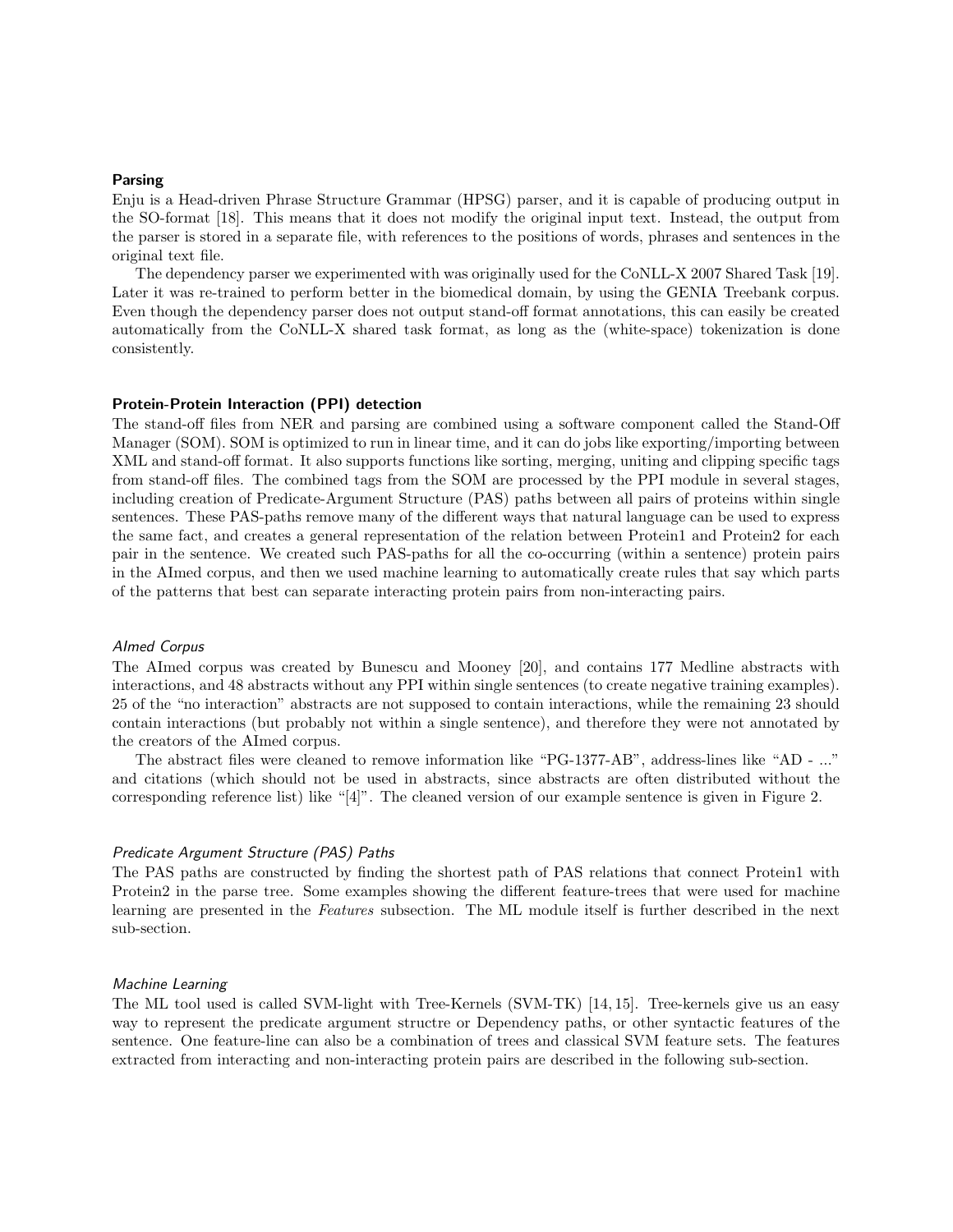#### Features

The most basic feature set is simply "which words occur before, between and after the two protein names" of any pair. This idea has been used by many others already [4–6]. The set of words used are restricted to the 1000 most common words in the training part of the corpus, not including 322 common stop-words, like "and", "not", "a" etc. Figure 3 shows an example, where the SVM numbers (1:1 13:1 256:1 etc.) have been substituted with actual words to make it more readable. There are three vectors for each pair, corresponding to the "before, between and after" word-groups. Figure 3 also shows the shortest PAS and Dependency paths, extracted between the proteins in the interacting pair.

#### F-score

The comparisons between the different PPI systems are done based on the F-score measure. It is defined as  $F = \frac{2*P+R}{P+R}$ , where P (Precision) is the fraction of predicted pairs that are correct, and R (Recall) is the fraction of corpus pairs that were found.

## List of abbreviations

BMC BioMed Central

BOW Bag-Of-Words

DEP Dependency

ID Identifier

HTML Hypertext Markup Language

SVM-TK Support Vector Machines with Tree Kernels

NEN Named Entity Normalization

NER Named Entity Recognition

PDF Portable Document Format

PPI Protein-Protein Interaction

#### Authors contributions

RS implemented the system and wrote the paper. KS provided dependency parsing input. JT supervised the research.

#### Acknowledgements

This work was supported by Grant-in-Aid for Scientific Research on Priority Areas, and Systems Genomics and Genome Network Project (MEXT, Japan). Prof. Yusuke Miayo and Dr. Jin-Dong Kim provided valuable input and guided the research. Takashi Tsunakawa, Kazuhiro Yoshida and prof. Takuya Matsuzaki helped solving some problems during the C++ implementation of the system. Fabio Rinaldi provided excellent feedback, together with two anonymous reviewers.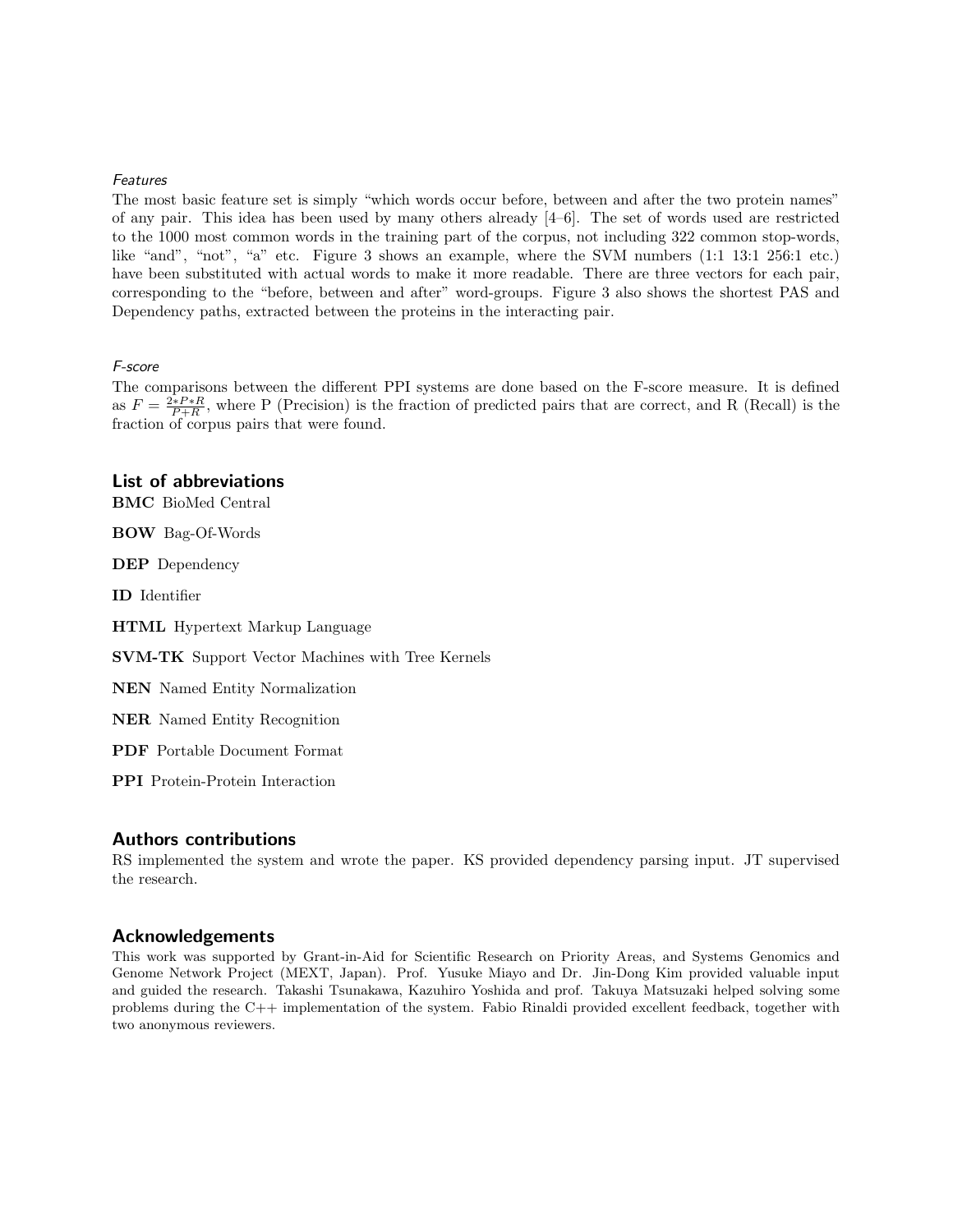#### **References**

- 1. Erkan G, Ozgur A, Radev DR: Semi-Supervised Classification for Extracting Protein Interaction Sentences using Dependency Parsing. In Proceedings of the Conference of Empirical Methods in Natural Language Processing (EMNLP '07), Prague, Czech Republic 2007.
- 2. Nédellec C: Learning Language in Logic Genic Interaction Extraction Challenge. In Proceedings of the 4th Learning Language in Logic Workshop (LLL05). Edited by Cussens J, Nédellec C, Bonn 2005:31-37, [http://www.cs.york.ac.uk/aig/lll/lll05/lll05-nedellec.pdf].
- 3. Krallinger M: The Interaction-Pair and Interaction Method Sub-Task evaluation. In Proceedings of the Second BioCreative Challenge Workshop. Edited by Hirschman L, Krallinger M, Valencia A 2007.
- 4. Bunescu RC, Mooney RJ: Subsequence Kernels for Relation Extraction. In NIPS 2005.
- 5. Mitsumori T, Murata M, Fukuda Y, Doi K, Doi H: Extracting Protein-Protein Interaction Information from Biomedical Text with SVM. IEICE - Trans. Inf. Syst. 2006, E89-D(8):2464–2466.
- 6. Giuliano C, Lavelli A, Romano L: Exploiting Shallow Linguistic Information for Relation Extraction from Biomedical Literature. In EACL [21] 2006.
- 7. Yakushiji A, Miyao Y, Tateishi Y, Tsujii J: Biomedical Information Extraction with Predicate-Argument Structure Patterns. In the Proceedings of the First International Symposium on Semantic Mining in Biomedicine, Hinxton, Cambridgeshire, UK 2005:60–69.
- 8. Yakushiji A, Yusuke M, Ohta T, Tateishi Y, Tsujii J: Automatic Construction of Predicate-argument Structure Patterns for Biomedical Information Extraction. In Proceedings of the 2006 Conference on Empirical Methods in Natural Language Processing, Sydney, Australia 2006:284–292.
- 9. Katrenko S, Adriaans PW: Learning Relations from Biomedical Corpora Using Dependency Trees. In KDECB, Volume 4366 of Lecture Notes in Computer Science. Edited by Tuyls K, Westra RL, Saeys Y, Nowé A, Springer 2006:61–80.
- 10. Ferrucci D, Lally A: Building an example application with the Unstructured Information Management Architecture. IBM Systems Journal 2004, 43(3):455–575.
- 11. Sætre R, Yoshida K, Yakushiji A, Miyao Y, Matsubyashi Y, Ohta T: AKANE System: Protein-Protein Interaction Pairs in BioCreAtIvE2 Challenge, PPI-IPS subtask. In Proceedings of the Second BioCreative Challenge Evaluation Workshop. Edited by Hirschman L, Krallinger M, Valencia A, Spain: CNIO 2007:209–212.
- 12. Hara T, Miyao Y, Tsujii J: Evaluating Impact of Re-training a Lexical Disambiguation Model on Domain Adaptation of an HPSG Parser. In Proceedings of IWPT 2007, Prague, Czech Republic 2007.
- 13. Sagae K, Tsujii J: Dependency parsing and domain adaptation with LR models and parser ensembles. In the CoNLL 2007 Shared Task, Joint Conferences on Empirical Methods in Natural Language Processing and Computational Natural Language Learning (EMNLP-CoNLL'07), Prague, Czech Republic 2007.
- 14. Joachims T: Advances in Kernel Methods: Support Vector Learning, MIT Press 1999 chap. 11 Making Largescale SVM Learning Practical.
- 15. Moschitti A: Making Tree Kernels Practical for Natural Language Learning. In EACL [21] 2006.
- 16. Settles B: ABNER: an open source tool for automatically tagging genes, proteins, and other entity names in text. *Bioinformatics* 2005, **21**(14):3191-3192.
- 17. Zhou G, Zhang J, Su J, Shen D, Tan C: Recognizing names in biomedical texts: a machine learning approach. Bioinformatics 2004, 20(7):1178–1190.
- 18. Enju A practical HPSG parser [http://www-tsujii.is.s.u-tokyo.ac.jp/enju/].
- 19. Nivre J, Hall J, Kübler S, McDonald R, Nilsson J, Riedel S, Yuret D: The CoNLL 2007 Shared Task on Dependency Parsing. In Proceedings of the CoNLL Shared Task Session of EMNLP-CoNLL 2007 2007:915-932, [http://www.aclweb.org/anthology/D/D07/D07-1096].
- 20. "AImed" (Protein Interaction Corpus) [ftp.cs.utexas.edu/pub/mooney/bio-data/interactions.tar.gz].
- 21. EACL 2006, 11st Conference of the European Chapter of the Association for Computational Linguistics, Proceedings of the Conference, April 3-7, 2006, Trento, Italy, The Association for Computer Linguistics 2006.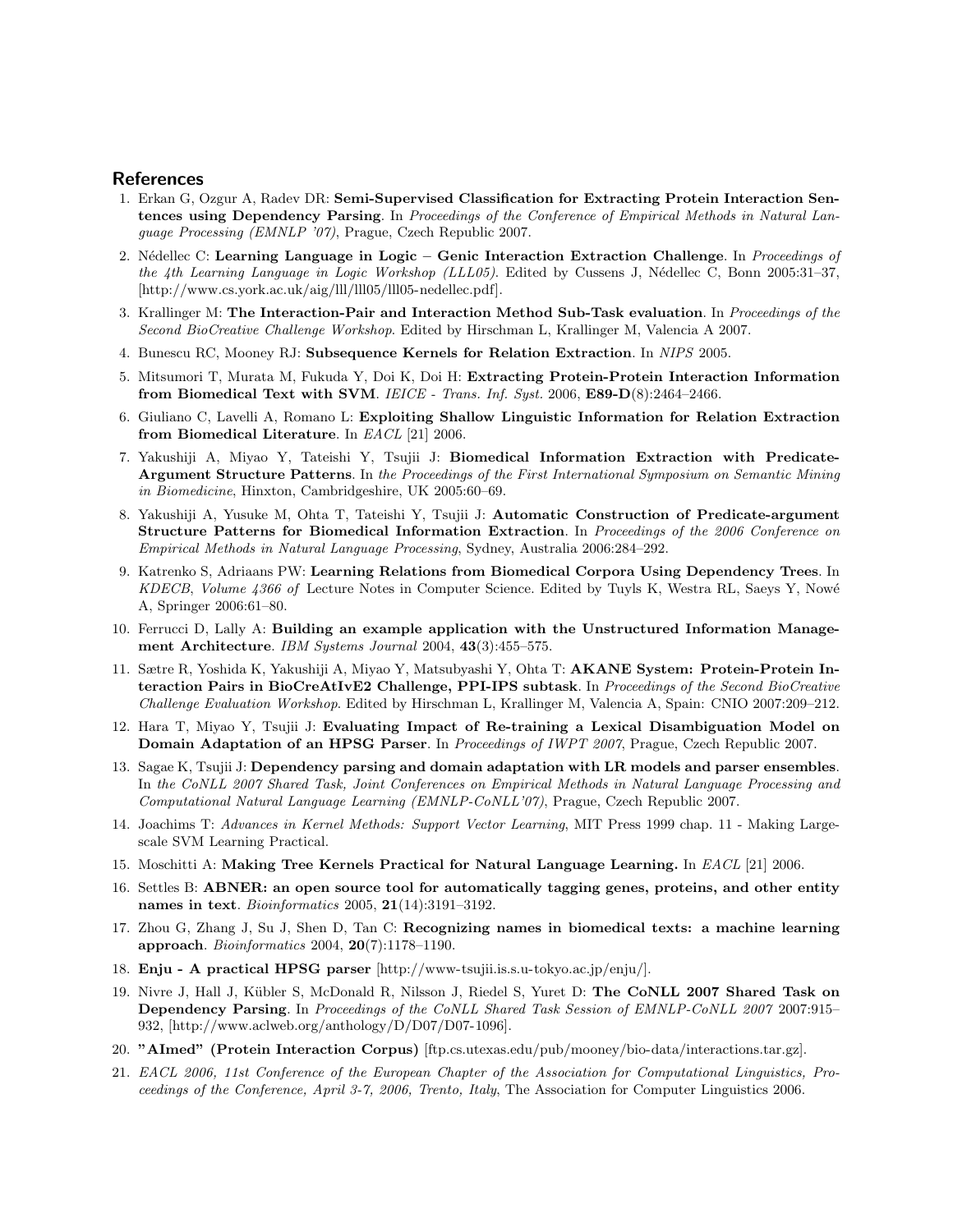

Figure 1: AImed sentence with protein pairs example 2: an example of AImed tagging the same entity name multiple times in one sentence, without indicating that it is the same name. In Erkan et al. [1] two of the interaction pairs are "missing" because of this fact.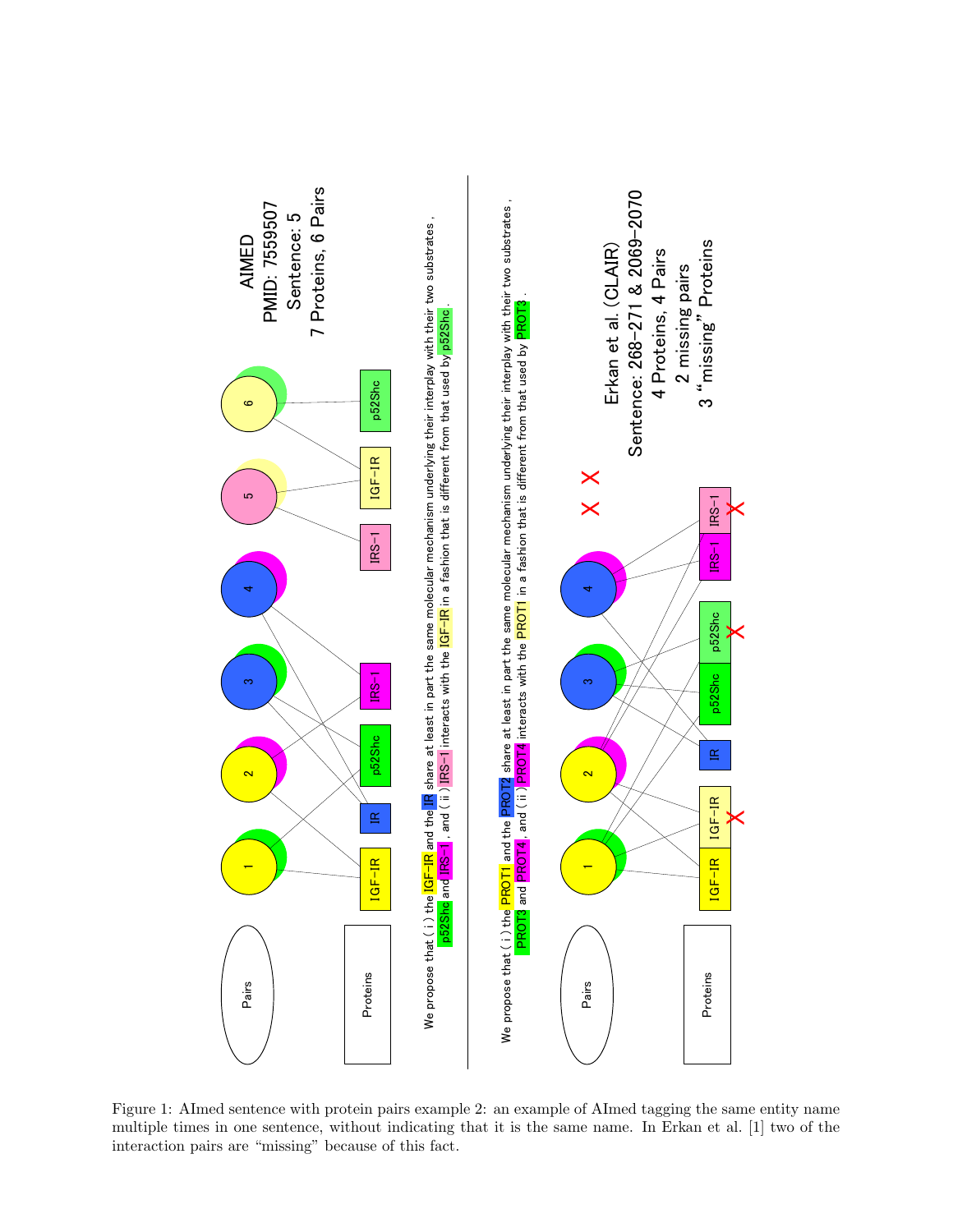## Figures

Figure 1 - SentencePairs1.pdf

Figure 2 - SentencePairs2.pdf

## Figure 3 - Features.pdf

Tables

## Table 1 - Language features used for the machine learning

Table 1a - Single machine learning features

| Feature        | Description                                                                              |
|----------------|------------------------------------------------------------------------------------------|
| After          | The set of tokens after the last mention of the last protein in the pair                 |
| Before         | The set of tokens before the first mention of the first protein in the pair              |
| <b>Between</b> | The set of tokens between the end of the first protein and the beginning of the last     |
|                | protein in the pair                                                                      |
| Head           | The final semantic head token (head of head of) is used to represent a constituent       |
| Lemma          | The base form of Words are used, e.g. singular form for nouns, and the infinite form for |
|                | verbs (taken from Enju when possible, and using surface forms in case of parse failure)  |
| <b>DEP</b>     | Word-Dependencies from the Kenji Parser                                                  |
| <b>PAS</b>     | Predicate Argument Structure information from Enju                                       |
| Path           | The smallest set of DEP or PAS head-lemmas connecting a pair of proteins                 |

| Table 1b - Feature sets used for machine learning |  |  |  |
|---------------------------------------------------|--|--|--|
|---------------------------------------------------|--|--|--|

| Feature           | Description                                 |  |
|-------------------|---------------------------------------------|--|
| set               |                                             |  |
|                   | 1 feature type                              |  |
| F1                | Word-features: Before, Between, After       |  |
| F2                | Path: Kenji Dependency between Enju Lemmas  |  |
| F3                | Path: Enju PAS between Enju Lemmas          |  |
|                   | 2 feature types                             |  |
| F4                | Dependency Parsing + Word-features          |  |
| F5                | $Enju + Word-features$                      |  |
| F6                | 2 Paths: Enju & Dependency Parsing          |  |
| All feature types |                                             |  |
| $_{\rm F7}$       | Enju & Dependency Parsing $+$ Word-features |  |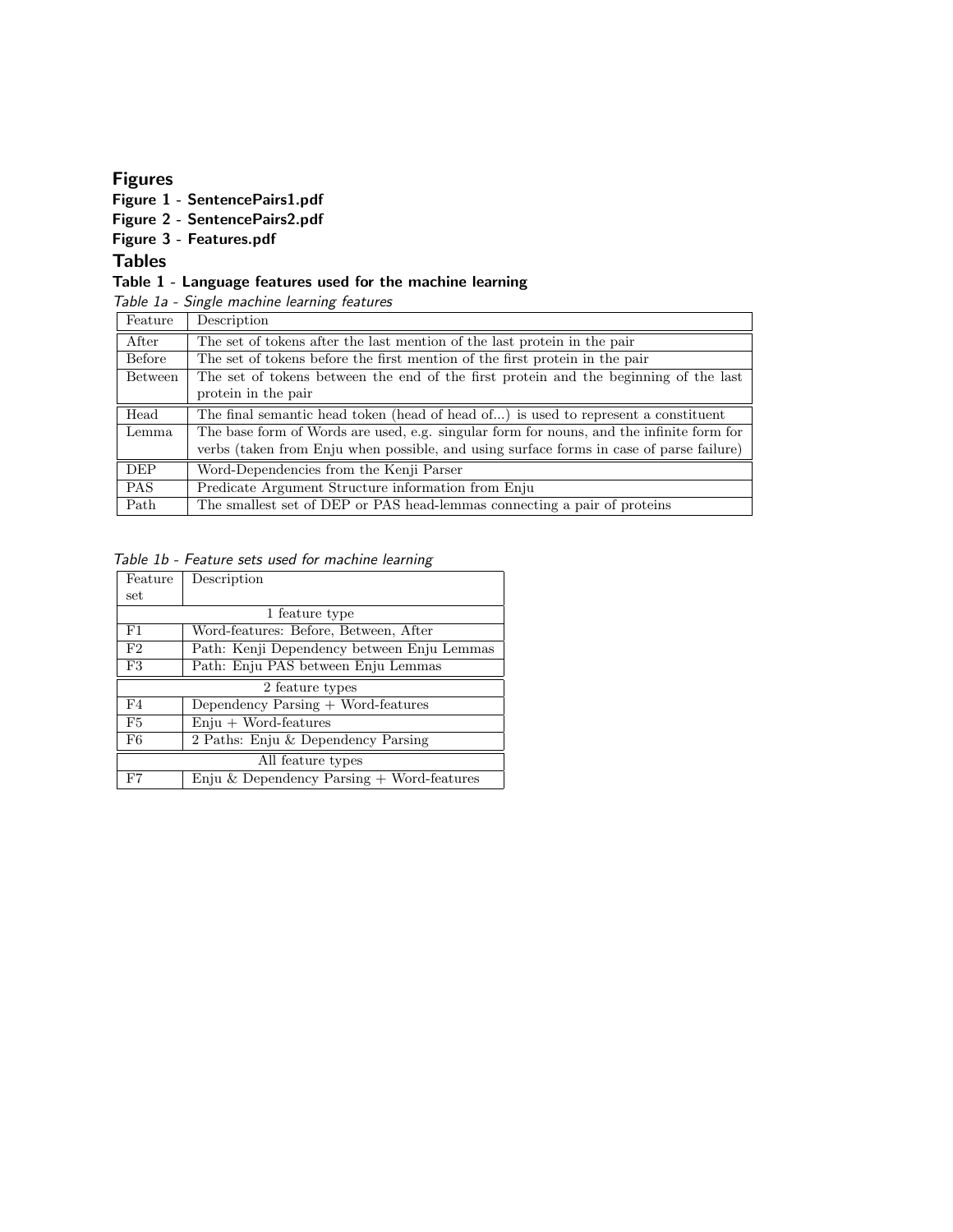

Figure 2: AImed sentence with protein pairs example 1: an example of the tagging done in the AImed Corpus and the corresponding automatic converted data from Erkan et al. (CLAIR) [1]: One protein name is changed, one protein name is deleted, and two of the interaction pairs are mixed up when the annotation is mapped into this format.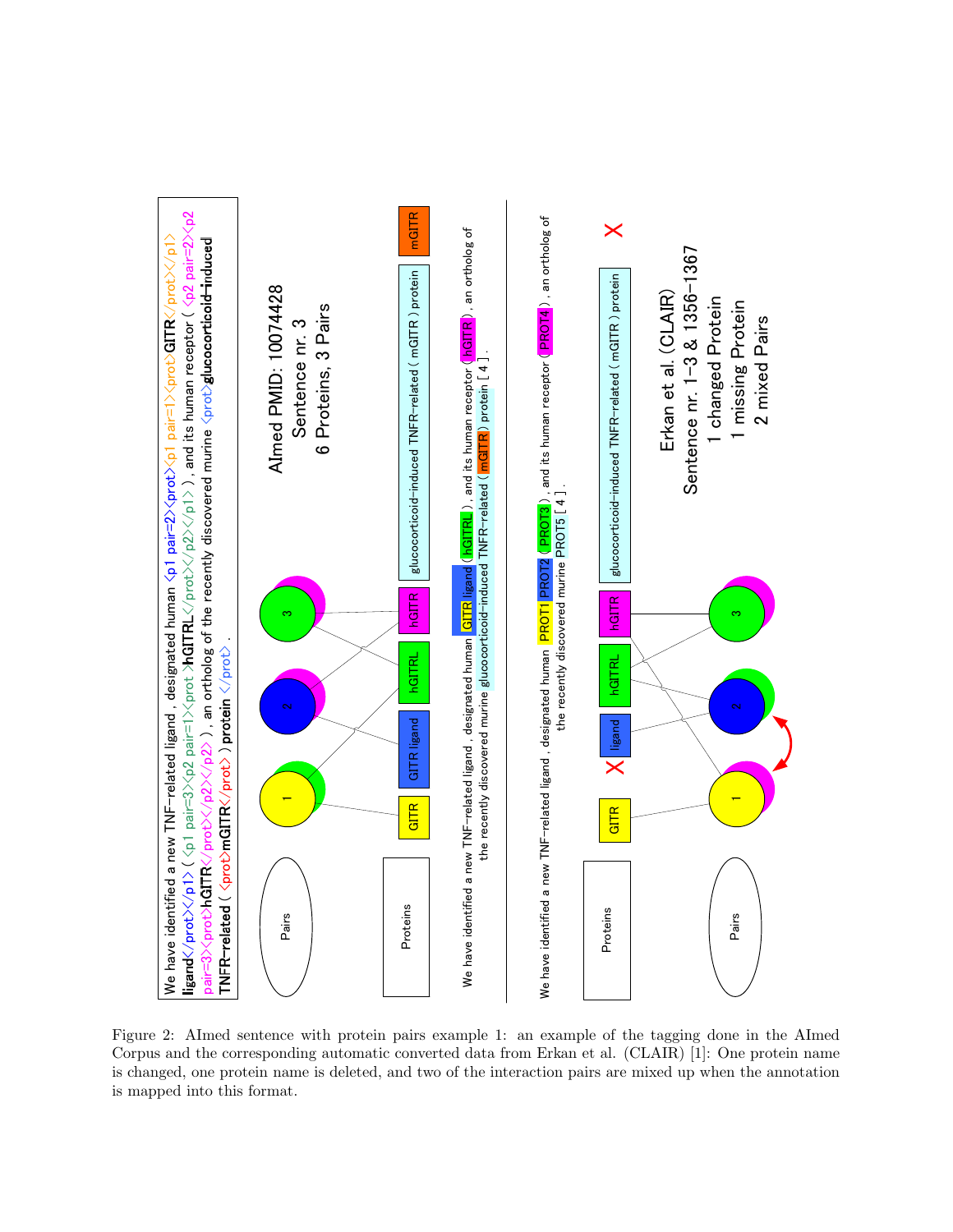# Word Features

AIMED PMID 10074428, Sentence 3, Pair 2

We have identified a new TNF-related ligand , designated human **GITR ligand** ( **hGITRL** ) , and its human receptor ( **hGITR** ) , an ortholog of the recently discovered murine **glucocorticoid induced TNFR-related ( mGITR ) protein** [ 4 ] .

| <b>Word Features</b> | 1000 most common lemmatized words (unordered, uncounted) |  |
|----------------------|----------------------------------------------------------|--|
| <b>Before</b>        | identify new ligand, designate human                     |  |
| <b>Between</b>       | PROT), human receptor                                    |  |
| After                | ), recently murine (PROT protein                         |  |

AIMED PMID 10074428, Sentence 3, Non-Interacting Pair 3 We have identified a new TNF-related ligand , designated human **GITR ligand** ( **hGITRL** ) , and its human receptor ( **hGITR** ) , an ortholog of the recently discovered murine **glucocorticoid induced TNFR-related ( mGITR ) protein** [ 4 ] .

| <b>Word Features</b> | 1000 most common lemmatized words (unordered, uncounted) |  |
|----------------------|----------------------------------------------------------|--|
| <b>Before</b>        | identify new ligand, designate human                     |  |
| <b>Between</b>       | (PROT), human receptor recently murine                   |  |
| After                | <empty></empty>                                          |  |

# Predicate and Dependency Path Features

AIMED PMID 10074428, Sentence 3, Pair 2

We have identified a new TNF-related ligand , designated human **GITR ligand** ( **hGITRL** ) , and its human receptor ( **hGITR** ) , an ortholog of the recently discovered murine **glucocorticoid induced TNFR-related ( mGITR ) protein** [ 4 ] .



Figure 3: Word and Tree-Kernel features extracted from example sentence 1.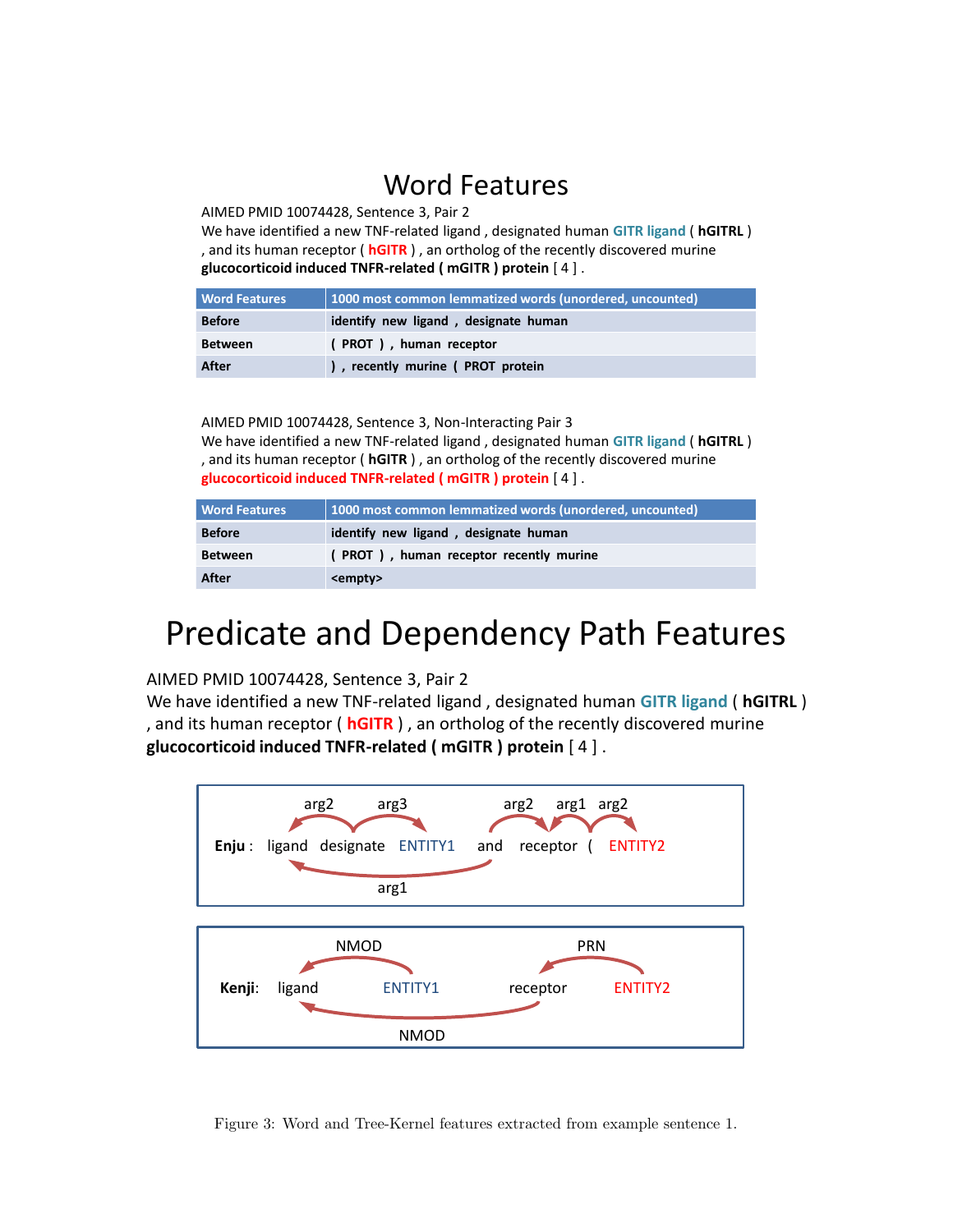| 10-fold cross-validation   |              |          |          |  |  |
|----------------------------|--------------|----------|----------|--|--|
| Features / Method          | Prec         | Rec      | F-score  |  |  |
|                            | Words only   |          |          |  |  |
| F1 Words                   | 55.7%        | 29.2%    | 37.8%    |  |  |
|                            | Parsers only |          |          |  |  |
| F <sub>2</sub> Kenji       | 67.6%        | 26.3%    | 37.1%    |  |  |
| F3 Enju                    | 72.0%        | 28.7%    | 41.0%    |  |  |
| $F6K+E$                    | 68.9%        | 37.8%    | 48.6%    |  |  |
| Words and Parsers combined |              |          |          |  |  |
| F4 Kenji+W                 | 59.9%        | 39.3%    | 46.9%    |  |  |
| $F5$ Enju $+W$             | $61.3\%$     | 40.7%    | 48.6%    |  |  |
| $F7 K+E+W$                 | $64.3\%$     | 44.1%    | $52.0\%$ |  |  |
| Bunescu2005 [4]            | 65.0%        | 46.4%    | 54.2%    |  |  |
| Giuliano2006 [6]           | $60.9\%$     | $57.2\%$ | $59.0\%$ |  |  |
| Mitsumori2006 [5]          | 54.2%        | 42.6%    | 47.7%    |  |  |
| Yakushiji2005 [7]          | 33.7%        | 33.1%    | 33.4%    |  |  |

Table 2 - Comparison of different systems evaluated on AImed

Table 2a - Results with 10 separate groups of abstracts, and sentence/pair-level evaluation

Table 2b - Random sampling 10% of pairs, 10 times

| False 10-fold cross-validation |              |          |          |  |
|--------------------------------|--------------|----------|----------|--|
| Method                         | Prec         | Rec      | F-score  |  |
|                                | Words only   |          |          |  |
| F1 Words                       | 68.6%        | 48.0%    | 56.2%    |  |
|                                | Parsers only |          |          |  |
| F <sub>2</sub> Kenji           | 76.2%        | 35.6%    | 48.4%    |  |
| F3 Enju                        | 76.0%        | 39.7%    | $52.0\%$ |  |
| $F6K+E$                        | 78.0%        | 51.6%    | 62.1%    |  |
| Words and Parsers combined     |              |          |          |  |
| F4 Kenji+W                     | $70.1\%$     | $53.1\%$ | $60.3\%$ |  |
| $F5$ Enju $+W$                 | 73.2%        | 54.6%    | 62.4%    |  |
| $F7 K+E+W$                     | $78.1\%$     | $62.7\%$ | $69.5\%$ |  |
| Erkan2007 [1]                  | 59.6%        | 60.7%    | $60.0\%$ |  |
| Katrenko2007 [9]               | 45.0%        | $68.4\%$ | $54.3\%$ |  |
| Giuliano2006 [6]               | $64.5\%$     | $63.2\%$ | $63.9\%$ |  |
| Mitsumori2006 [5]              | 55.7%        | $53.6\%$ | 54.3%    |  |
| Yakushiji2006 [8]              | $71.8\%$     | 48.4%    | 57.3%    |  |

Table 3 - Interacting/total number of pairs reported in different papers

| AImed Protein Pairs in different studies |          |       |  |
|------------------------------------------|----------|-------|--|
| Experiment                               | Positive | Total |  |
| Almed from FTP                           | 1071     | 5631  |  |
| This study                               | 1068     | 5631  |  |
| Erkan2007 [1]                            | 951      | 4026  |  |
| Katrenko2006 [9]                         | 1006     | 5106  |  |
| Mitsumori2006 [5]                        | 1107     | 5476  |  |